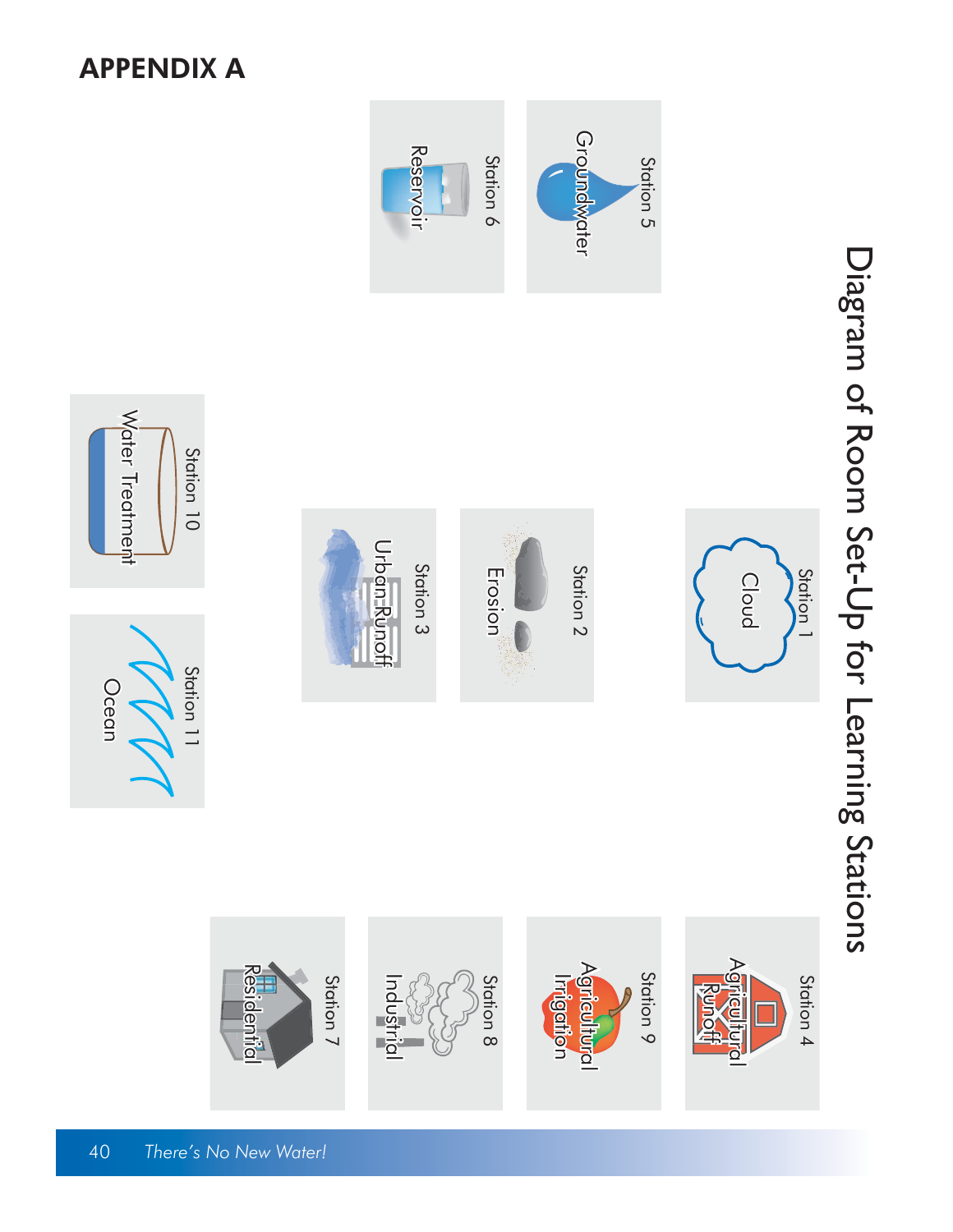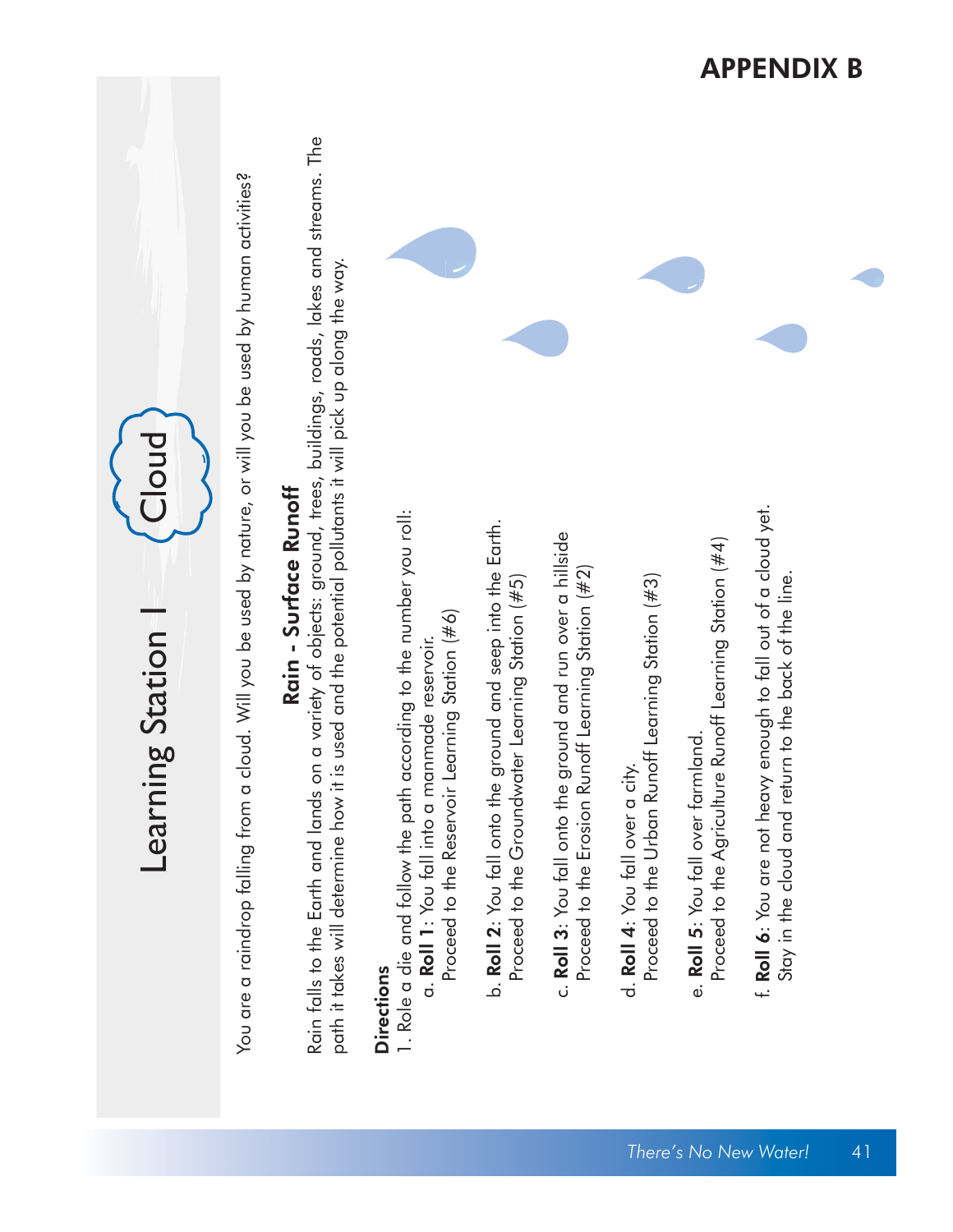### Learning Station 2 Learning Station 2 Erosion Erosion

erosion in an ecosystems can cause a decrease in surface water quality and biodiversity. It can also lead to mudslides and other natural disasters. Your raindrop collects sediment, rock and soil as it runs down a hillside, in a process called erosion. Rapid mudslides and other natural disasters. erosion in an ecosystems can cause a decrease in Your raindrop collects sediment, rock and soil as it runs down a hillside, in a process calledsurface water quality and biodiversity. It can also lead to erosion

### Directions Directions

1. Add one tablespoon of soil to your water. 1. Add one tablespoon of soil to your water.

- 2. Roll the die. 2. Roll the die.
- Proceed to the Reservoir (#6). a. a. Roll even: Your raindrop runs into a reservoir. Proceed to the Reservoir (#6). Roll even: Your raindrop runs into a reservoir.
- Proceed to the Ocean (#11). b. b. Roll odd: Your raindrop runs into the ocean. Proceed to the Ocean (#11). : Your raindrop runs into the ocean.

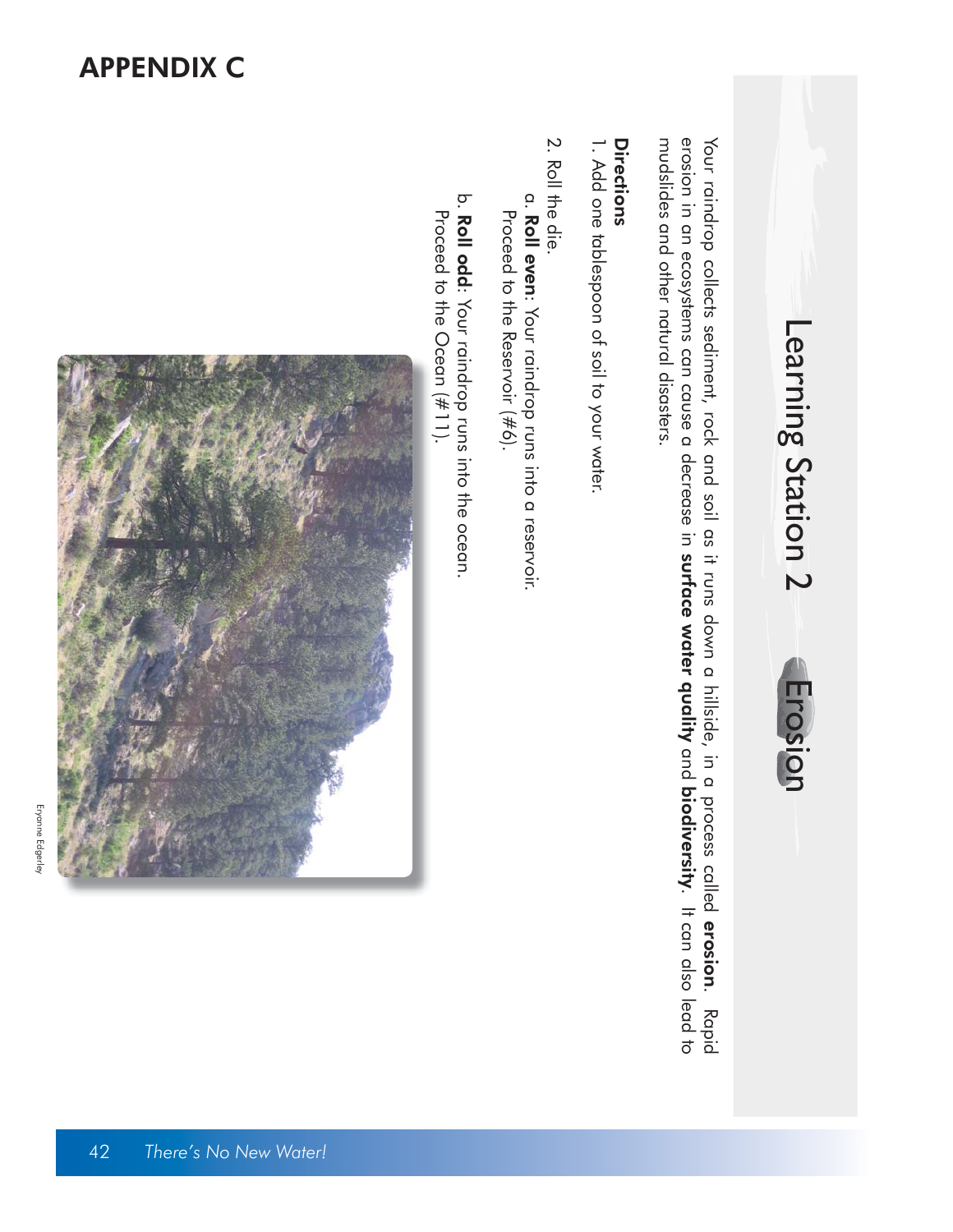|                                    |                                                                                                                                                                                                                                                                                                                                                                                                                                                  |                                                                                                                                                                                                                                                                            |                                                                                                                                                                                                                                                          | <b>APPENDIX</b>                                                                                                                                                                                                                              | D  |
|------------------------------------|--------------------------------------------------------------------------------------------------------------------------------------------------------------------------------------------------------------------------------------------------------------------------------------------------------------------------------------------------------------------------------------------------------------------------------------------------|----------------------------------------------------------------------------------------------------------------------------------------------------------------------------------------------------------------------------------------------------------------------------|----------------------------------------------------------------------------------------------------------------------------------------------------------------------------------------------------------------------------------------------------------|----------------------------------------------------------------------------------------------------------------------------------------------------------------------------------------------------------------------------------------------|----|
| Urban Runoff<br>Learning Station 3 | ground, such as asphalt and concrete. Common surface runoff pollutants that can occur in urban areas include<br>Your raindrop lands in an urban area with many surfaces that do not allow water to effectively soak into the<br>lawn fertilizers, pesticides, automobile fluids, road deicing chemicals, household chemicals that are improperly<br>disposed of, sediments, pathogens, fertilizers/nutrients, hydrocarbons, garbage, and metals. | a. Roll 1 or 2: Your raindrop is polluted with automobile oil on a road and drains off into the<br>Add 1 tablespoon of vegetable oil to your water to represent automobile oil.<br>Proceed to the Ocean (#11<br>surrounding soil.<br>1. Roll the die.<br><b>Directions</b> | b. Roll 3 or 4: Your raindrop is polluted with automobile oil and runs into a storm drain<br>Add 1 tablespoon of vegetable oil to your water to represent automobile oil.<br>Proceed to the Water Treatment Center (#10).<br>and enters the sewer system | c. Roll 5 or 6: Runoff from your lawn reaches the street carrying fertilizers and pesticides<br>and enters the storm drain and enters the sewer system.<br>Proceed to the Water Treatment Center (#10).<br>Add a few drops of blue food dye. |    |
|                                    |                                                                                                                                                                                                                                                                                                                                                                                                                                                  |                                                                                                                                                                                                                                                                            |                                                                                                                                                                                                                                                          | There's No New Water!                                                                                                                                                                                                                        | 43 |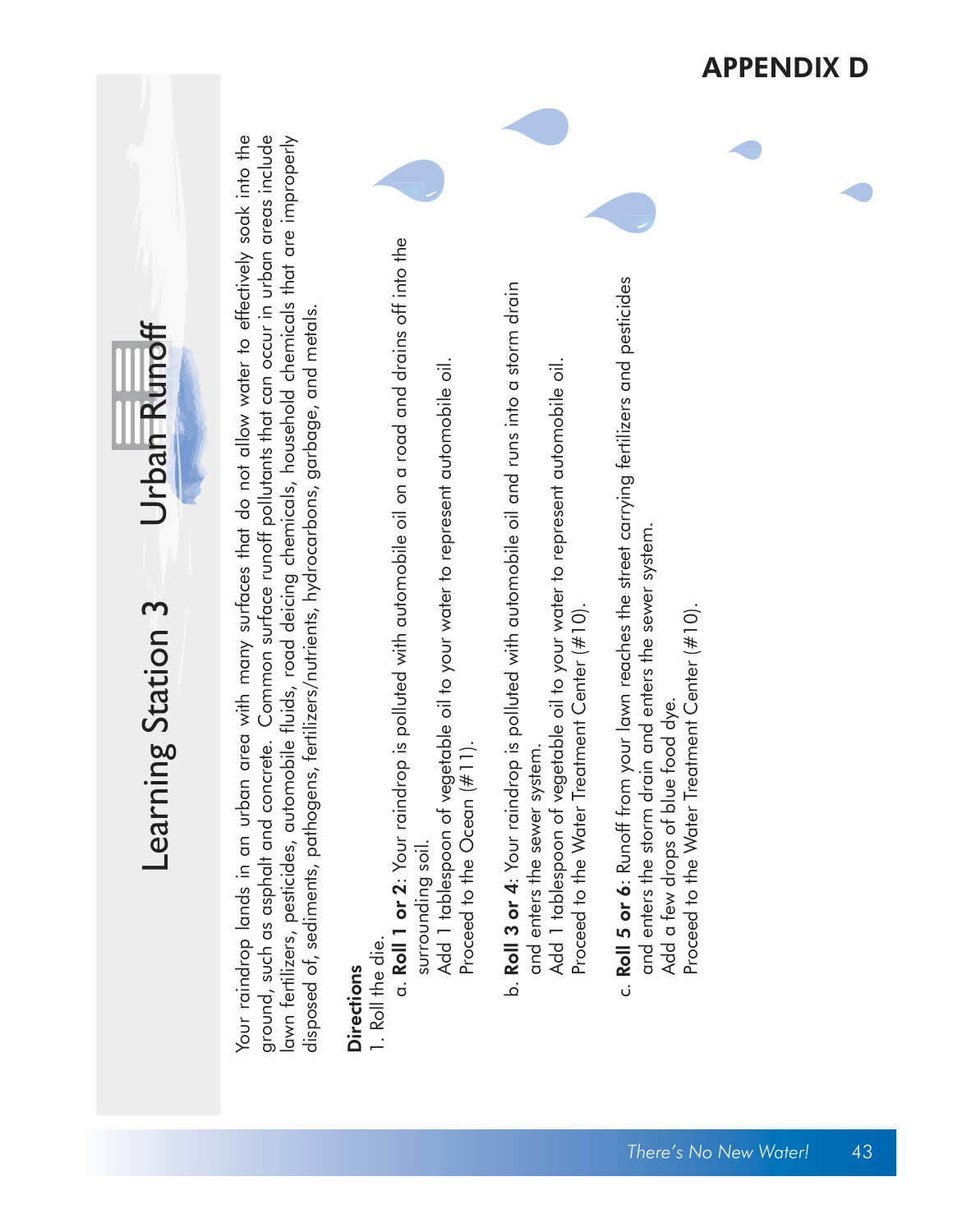# Learning Station 4 Learning Station 4<br>Learning Station 4



Your raindrop lands on active farmland. Agriculture can have adverse impacts on water quality. Your raindrop lands on active farmland. Agriculture can have adverse impacts on water quality.

#### Directions Directions

1. Roll the die. 1. Roll the die.

- chemicals can enter the environment and lead to environmental and health-related concerns. Pesticides and herbicides are commonly used on crops in order to ensure adequate production; however, these a. a. Roll 1 or 2: Your raindrop is polluted with a residue and/or herbicide and/or herbicide. Add three drops of red food dye. chemicals can enter the environment and lead to environmental and health-related concerns. Pesticides and herbicides are commonly used on crops in order to ensure adequate production; however, these Roll 1 or 2: Your raindrop is polluted with a residue pesticide and/or herbicide. Add three drops of red food dye.
- dye. b. b. Roll 3 or 4: Your raindrop is polluted with excess nitrogen causing an algal bloom. Add three drops of green food dye. Roll 3 or 4: Your raindrop is polluted with excess nitrogen causing an algal bloom. Add three drops of green food

 a hypoxic zone devoid of aquatic life. plants and algae decompose they reduce oxygen levels in the water. If oxygen levels decrease too low, they can create Excess nitrogen and phosphorous from fertilizers can cause a rapid increase in plant and algal growth. When the a hypoxic zone devoid of aquatic life plants and algae decompose they reduce oxygen levels in the water. It oxygen levels decrease too low, they can create Excess nitrogen and phosphorous from fertilizers can cause a rapid increase in plant and algal growth. When the

- that must be managed properly in order to prevent or reduce adverse effects on the quality of water supplies. Animal agriculture produces large amounts of waste, including manure, bedding, spilled feed, and carcass disposal c. c. Roll 5: Your raindrop is polluted with animal waste. Add a small handful of grass or other plant/straw matte that must be managed properly in order to prevent or reduce adverse ettects on the quality ot water supplies Animal agriculture produces large amounts ot waste, including manure, bedding, spilled teed, and carcass disposa : Your raindrop is polluted with animal waste. Add a small handful of grass or other plant/straw matter.
- oxygen, and is detrimental to aquatic life. Add a small handful of soil to your raindrop. erodes into the surrounding surface water causing sediment pollution. Sedimentation clouds the water, reduces d. <u>م</u>. Roll 6: Your raindrop falls onto organic farmland not using chemicals and is not polluted. Due to runoff, excess soi oxygen, and is detrimental to aquatic life. Add a small handful of soil to your raindrop erodes into the surrounding surface water causing sediment pollution. Sedimentation clouds the water, reduces : Your raindrop falls onto organic farmland not using chemicals and is not polluted. Due to runoff, excess soil

### APPENDIX E $\ddot{\circ}$ 2. Roll the die again. Roll the die again

- Proceed to the Ocean (#11). a. a. Roll even: Your raindrop runs down a stream into the environment Proceed to the Ocean  $(\#11)$ . Roll even: Your raindrop runs down a stream into the environment.
- Proceed to the Reservoir (#6). .<br>.<br>. ō. Proceed to the Reservoir (#6). Roll odd: Your raindrop runs down a stream into a reservoir. : Your raindrop runs down a stream into a reservoir.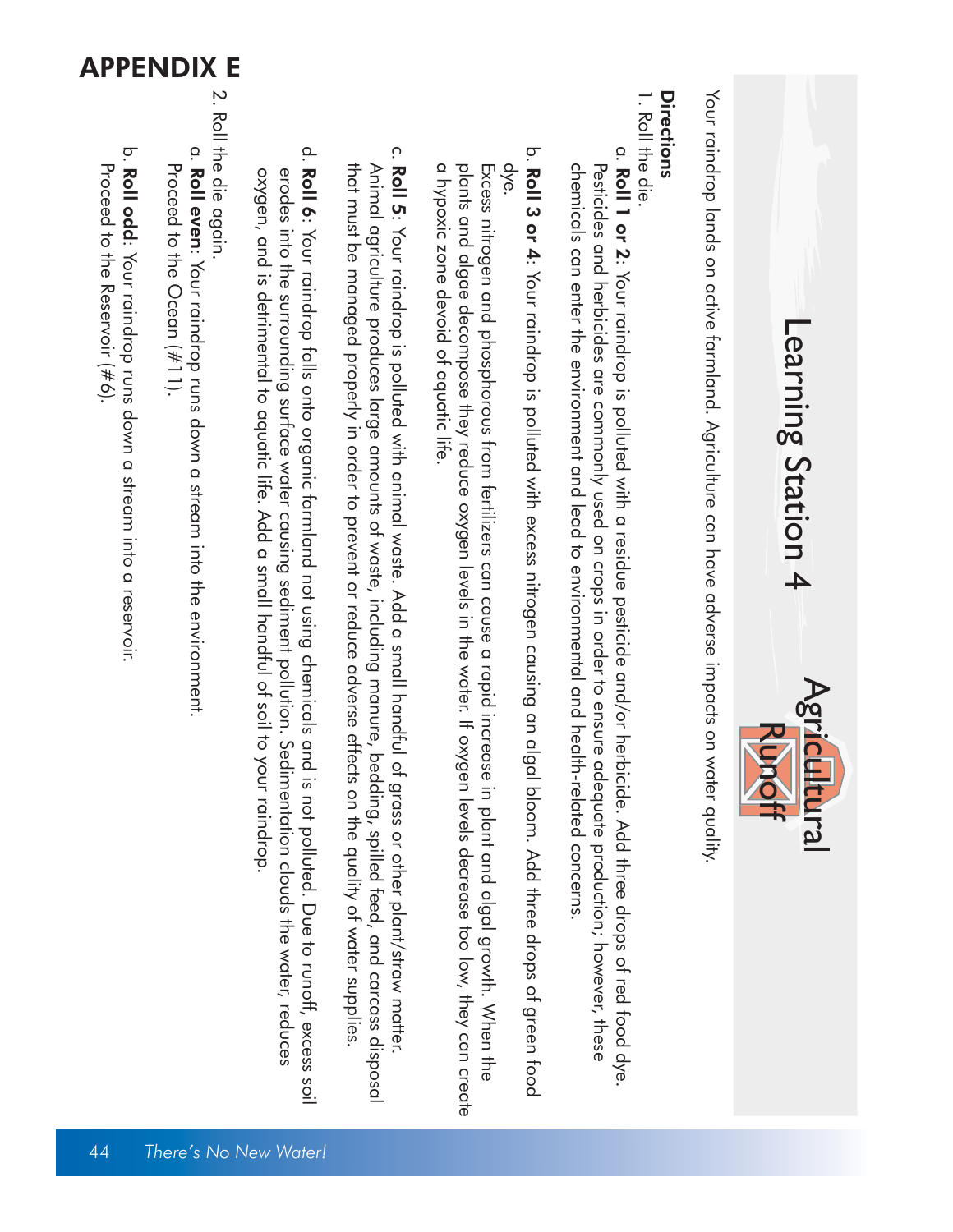| one tablespoon of soy sauce to your raindrop. Human causes of groundwater contamination include<br>a. Roll 1 or 2: Your raindrop is polluted with salt. Add one teaspoon of salt to your raindrop. Saltwater<br>intrusion can contaminate groundwater by mixing saltwater with freshwater and can adversely affect<br>underground sewage pipes and landfills. Because of its deep location beneath the Earth's surface,<br>b. <b>Roll 3 or 4</b> : Your raindrop is polluted with human containments from leaking sewage pipes. Add<br>Groundwater<br>lakes and enters through recharge areas such as aquifers or permeable soils and rocks.<br>cleaning up contaminated groundwater is a difficult and expensive process.<br>c. Roll 5 or 6: Your raindrop remains clean underground.<br>Learning Station 5<br>Groundwater comes mainly from<br>freshwater ecosystems.<br>2. Select one card.<br>1. Roll the die.<br><b>Directions</b> |                                                                                                                                                                                                                                                                                                                           |  | There's No New Water! | 45 |
|-----------------------------------------------------------------------------------------------------------------------------------------------------------------------------------------------------------------------------------------------------------------------------------------------------------------------------------------------------------------------------------------------------------------------------------------------------------------------------------------------------------------------------------------------------------------------------------------------------------------------------------------------------------------------------------------------------------------------------------------------------------------------------------------------------------------------------------------------------------------------------------------------------------------------------------------|---------------------------------------------------------------------------------------------------------------------------------------------------------------------------------------------------------------------------------------------------------------------------------------------------------------------------|--|-----------------------|----|
|                                                                                                                                                                                                                                                                                                                                                                                                                                                                                                                                                                                                                                                                                                                                                                                                                                                                                                                                         | rain or snow that percolates into the ground by gravity, saturating soil and rock<br>beneath the earth's surface. Groundwater contains the bulk of the world's freshwater supply and is commonly used<br>for irrigation and industrial purposes. It connects bodies of water through discharge points such as springs and |  |                       |    |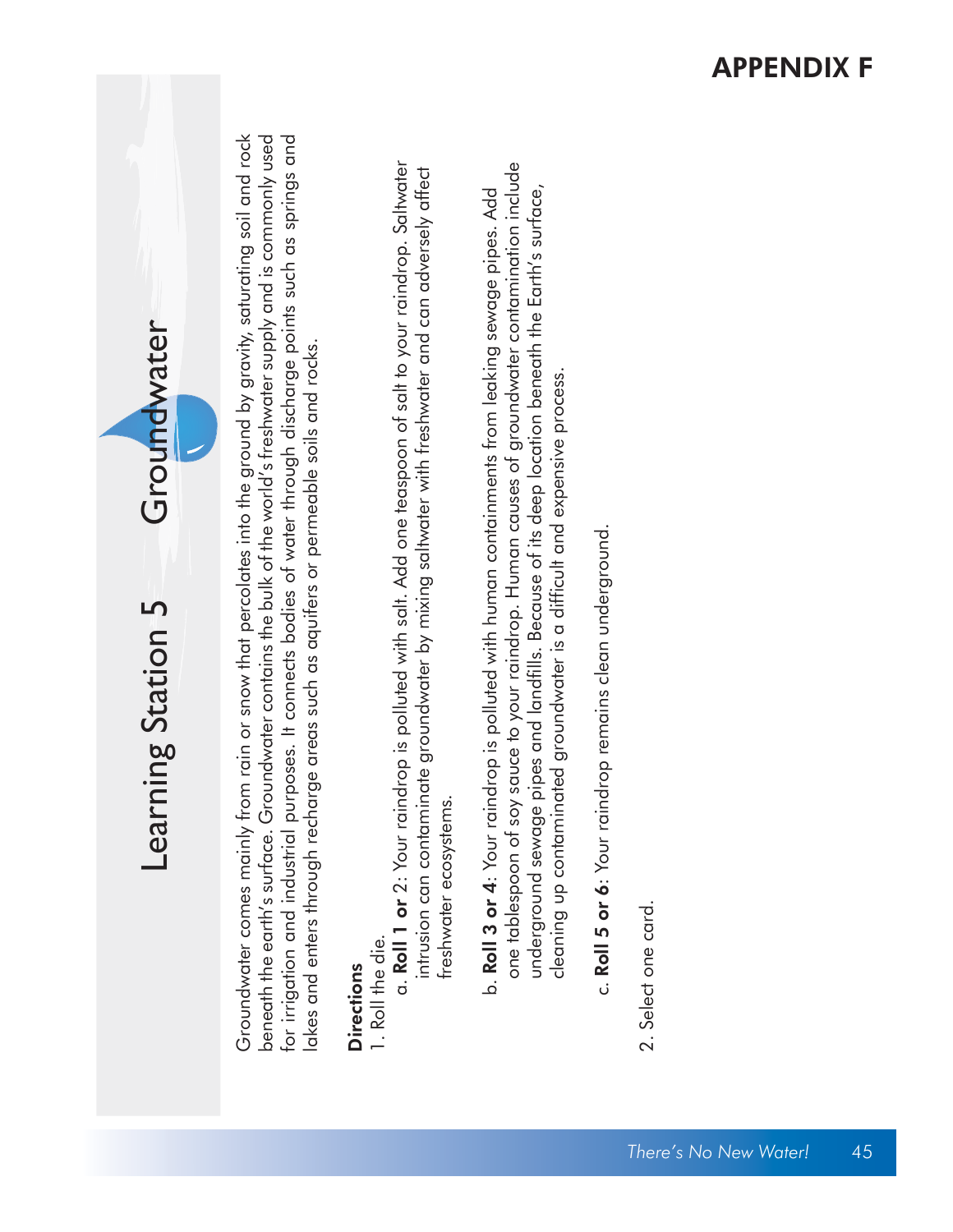| ת<br>מ         |
|----------------|
| <br> <br> <br> |
|                |
| j<br>Ć<br>г    |
|                |
| <u>טנטרוטו</u> |
|                |
| Ċ<br>٦         |
|                |
|                |
| <u>ည်</u>      |
|                |

Note: Duplicate cards as needed. You may want to print extra : Duplicate cards as needed. You may want to print extra copies of each card to offer a larger stack. copies of each card to offer a larger stack.

### Card #

ot the ground. that allow groundwater to be pumped out from the ground from a city's drinking well. An aquiter is a formation of soil and rocks from the ground from a city's drinking well. of the ground. Your raindrop is drawn up that allow groundwater to be pumped out An aquifer is a formation of soil and rocks Your raindrop is drawn up

Station  $(\#7)$ Proceed to Station  $(\#7)$ Proceed to the Residential Learning the Residential Learning

### Card #3

of the ground. Your raindrop is drawn up from the ground for industrial purposes. that allow groundwater to be pumped out An aquiter is a tormation ot soil and rocks from the ground for industrial purposes. of the ground. Your raindrop is drawn up that allow groundwater to be pumped out An aquifer is a formation of soil and rocks

Station (#8) **Proceed to the Industrial Learning** Station (#8) Proceed to the Industrial Learning

I

Π

### Card #2

That allow groundwater to be pumped out crop. of the ground. Your raindrop is drawn up An aquifer is a formation of soil and rocks from the ground to irrigate a local farmer's from the ground to irrigate a local farmer's of the ground. Your raindrop is drawn up that allow groundwater to be pumped out An aquifer is a formation of soil and rocks

Proceed to the Agriculture Irrigation Learning Station (#9) Learning Station (#9) Proceed to the Agriculture Irrigation Card #4 I Γ  $\overline{\phantom{a}}$ 

out of the ground. Through difference in that allow groundwater to be pumped the Ocean. An aquifer is a formation of soil and rocks the Ocean. formed through a spring and has reached formed through a spring and has reached pressure underground, your raindrop was out of the ground. Through difference in that allow groundwater to be pumped An aquifer is a formation of soil and rocks pressure underground, your raindrop was

Proceed to the Ocean (#11) Proceed to the Ocean (#11)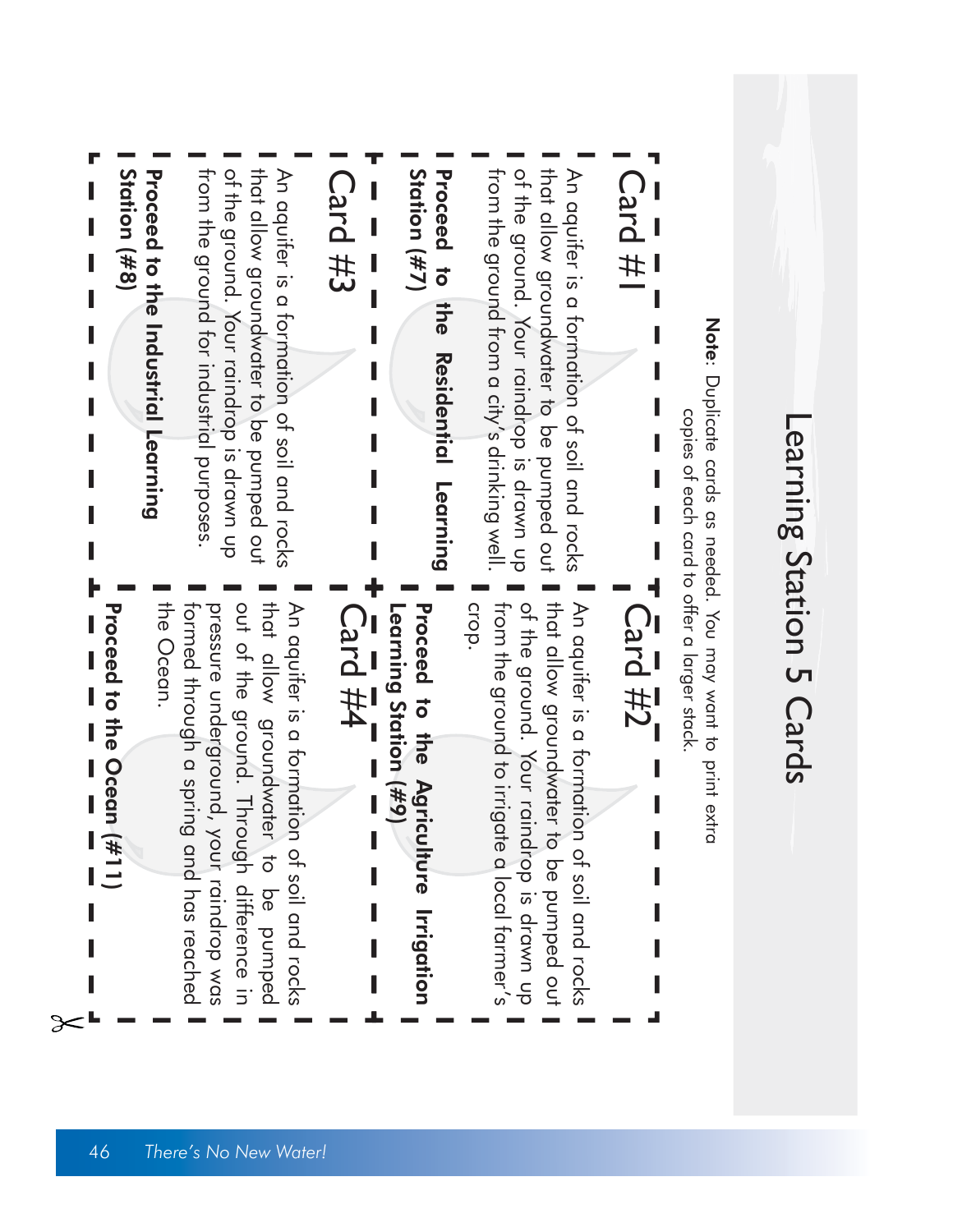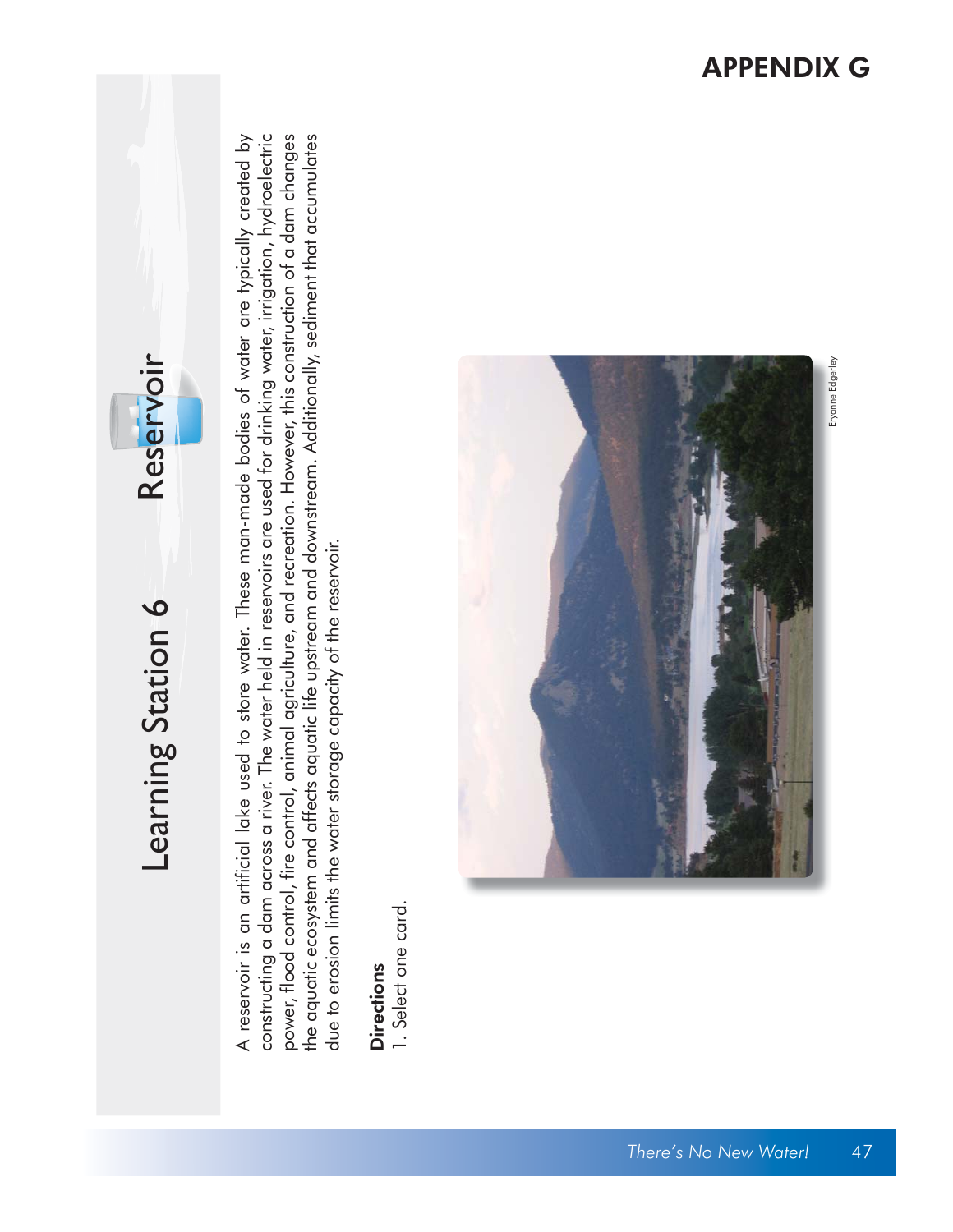|                                                                                                                                                                         | Station $($ #8)<br><b>Proceduation Industrial Learning</b>                                                                                                               |
|-------------------------------------------------------------------------------------------------------------------------------------------------------------------------|--------------------------------------------------------------------------------------------------------------------------------------------------------------------------|
| Proceed back to the Cloud (#1)                                                                                                                                          | significant amount of water for cooling.<br>For example, nuclear power plants need a                                                                                     |
| to exaporate pack into the rainclocal<br>A sudden heat wave causes your raindrop                                                                                        | small or large industries. Many larger<br>Reservoirs may store work tor cse in<br>industries require a large amount of water.                                            |
| <b>Card #4</b>                                                                                                                                                          | $\bar{C}$ ard #3<br>I                                                                                                                                                    |
| Proceed to the Agric<br>Learning Station (#9)<br>lture Irrigation                                                                                                       | Station (#7)<br>Proceed to<br>the<br><b>Residential</b><br>Learning                                                                                                      |
| for uses in a local farmer's crop.<br>raindrop has been pumped and transported<br>to be used for agricultural purposes. Your<br>Many reservoirs are used to store water | water. You raindrop has been pornped<br>water tor pocsebold cses and<br>from the reservoir for household purposes<br>Reservoirs are commonly used<br>drinking<br>bloh ot |
| Card #2                                                                                                                                                                 | <b>Card #</b>                                                                                                                                                            |
|                                                                                                                                                                         | Note: Duplicate cards as needed. You may sent to print extra<br>copies of each card to offer a larger stack.                                                             |

Learning Station 6 Cards

Learning Station 6 Cards

<sup>48</sup>*There's No New Water!*

 $\approx$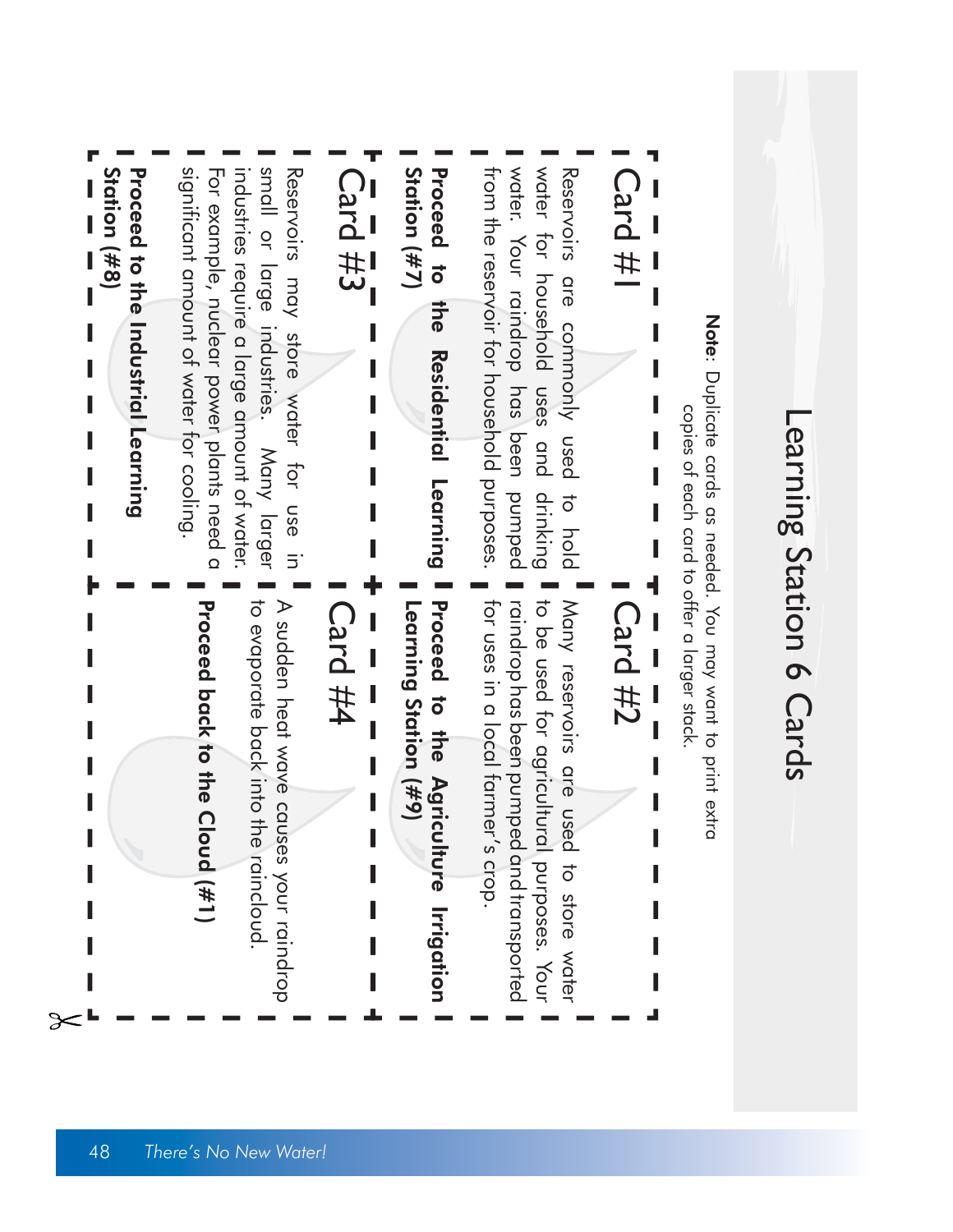|                                   |                                                                                                                                                                                                                                                                                                                                                      |                                                                                                                                                                                                                                                                                                                                                                                                                                                                   |                                                                                                                                                                                  |                                                                                                 |                                                                                                         |                                                                                                     |                                                                                                |                                                                                                      | APPENDIX                                                                                                                                                    | Ħ                                                                                                              |
|-----------------------------------|------------------------------------------------------------------------------------------------------------------------------------------------------------------------------------------------------------------------------------------------------------------------------------------------------------------------------------------------------|-------------------------------------------------------------------------------------------------------------------------------------------------------------------------------------------------------------------------------------------------------------------------------------------------------------------------------------------------------------------------------------------------------------------------------------------------------------------|----------------------------------------------------------------------------------------------------------------------------------------------------------------------------------|-------------------------------------------------------------------------------------------------|---------------------------------------------------------------------------------------------------------|-----------------------------------------------------------------------------------------------------|------------------------------------------------------------------------------------------------|------------------------------------------------------------------------------------------------------|-------------------------------------------------------------------------------------------------------------------------------------------------------------|----------------------------------------------------------------------------------------------------------------|
| Residential<br>Learning Station 7 | in the United States exceeds 550 liters (250 gallons) per day, the most of any country.<br>Activities that consume large amounts of water include flushing the toilet (26% of household indoor water use), laundry (22%),<br>bathing (19%), and watering outdoor landscaping (averages vary by climate).<br>The average per capita water consumption | ulate numerous pollutants that enter our water cycle when flushed down the drain.<br>Sewage, soap, food scraps, toilet paper, medicine, detergents, toothpaste, common household cleaners, and other chemicals<br>pollutants that can enter the water cycle. Some of these pollutants can contribute to<br>I aquatic life.<br>Throughout our daily activities, we accum<br>are some examples of common residential<br>waterborne illnesses and can injure and kil | with phosphorous from the dishwashing detergent.<br>Add one tablespoon of dishwashing detergent<br>a. Roll 1: Your raindrop is polluted<br>1. Roll the die.<br><b>Directions</b> | b. Roll 2: Your raindrop is polluted with human waste. Add one teaspoon of chocolate sprinkles. | c. Roll 3: Your raindrop is polluted with leftover medicine flushed. Add one tablespoon of maple syrup. | Add one tablespoon of cereal/crackers.<br>with food wastes.<br>d. Roll 4: Your raindrop is polluted | e. Roll 5: Your raindrop is polluted with other household waste. Add a square of toilet paper. | f. <b>Roll 6</b> : The household uses phosphate-free laundry detergent. Your raindrop remains clean. | s flushed and enters the sewer.<br>Proceed to the Water Treatment Center $(\#10)$ .<br>a. Roll $1, 2, 3$ or $4$ : Your raindrop i<br>2. Roll the die again. | lown a storm drain into the environment<br>b. Roll 5 or 6: Your raindrop runs d<br>Proceed to the Ocean (#11). |
|                                   |                                                                                                                                                                                                                                                                                                                                                      |                                                                                                                                                                                                                                                                                                                                                                                                                                                                   |                                                                                                                                                                                  |                                                                                                 |                                                                                                         |                                                                                                     |                                                                                                |                                                                                                      | There's No New Water!                                                                                                                                       | 49                                                                                                             |

APPENDIX H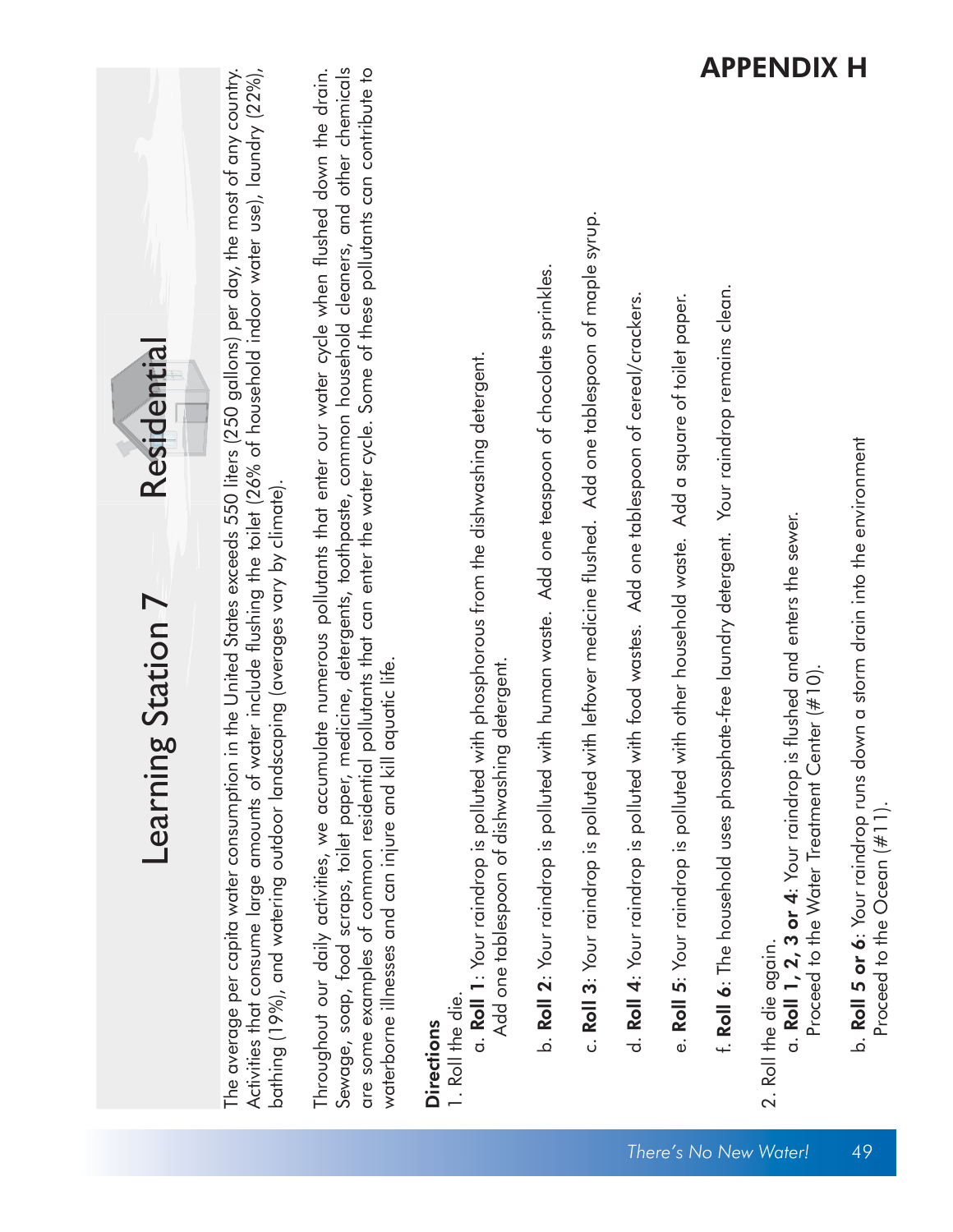



processes release pollutants that affect surface water sources and groundwater.Toxic chemicals and heavy metals that can build<br>up in the tissue of plants and animals in increasing amounts through the food chain (a process Industries, small and large, use large quantities of freshwater on an annual basis. **Effluents** (waste discharges) from manufacturing up in the tissue of plants and animals in increasing amounts through the food chain (a process called processes release pollutants that affect surface water sources and groundwater.Toxic chemicals and heavy metals that can build Industries, small and large, use large quantities of freshwater on an annual basis. Effluents (waste discharges) from manufacturing bioaccumulation

ecosystem. than the water which it is being mixed. The water holds less dissolved oxygen and a bisrupts the natural aquatic **oxygen** supply). When **cooling water** is discharged back into surface waters its temperature is typically substantially higher Heat (**thermal polluti**o**n**), nutrients (increased nutrient loads can cause **euthrophication**, a process that depletes the **dissolved** than the water with which it is being mixed. The warmer water holds less dissolved oxygen and disrupts the natural aquatic ecosystem. thermal pollution supply). When cooling water is discharged back into surface waters its temperature is typically substantially higher ), nutrients (increased nutrient loads can cause euthrophication, a process that depletes the dissolved

#### Directions Directions

- 1. Roll the die. 1. Roll the die.
- Add 3 drops of blue food dye to represent chemicals. a. a. Roll 1 or 2: Your raindrop is polluted with waste discharge from a manufacturing plant Add 3 drops of blue food dye to represent chemicals. Roll 1 or 2: Your raindrop is polluted with waste discharge from a manufacturing plant.
- Add 3 drops of yellow food dye. b. b. Roll 3 or 4: Your raindrop was used in a power plant cooling process and polluted with thermal pollution. Add 3 drops of yellow food dye. Roll 3 or 4: Your raindrop was used in a power plant cooling process and polluted with thermal pollution.
- aquatic life because the oxygen levels are too low. reduce oxygen levels in the water. If oxygen levels decrease too low, they can create a hypoxic zone devoid of This can cause a rapid increase in plant and algal growth. When the plants and algae decompose they aquatic lite because the oxygen levels are too low. reduce oxygen levels in the water. If oxygen levels decrease too low, they can create a hypoxic zone devoid of This can cause a rapid increase in plant and algal growth. When the plants and algae decompose they
- environmentally sound. of the water supply for a hotel that uses green detergents. Some hotels are making a commitment to be c. c. **Roll 5**: The hotel uses green detergent and other environmentally friendly practices. Your raindrop becomes part environmentally sound ot the water supply tor a hotel that uses green detergents. Some hotels are making a commitment to be : The hotel uses green detergent and other environmentally friendly practices. Your raindrop becomes part
- their wastewater. wastes, while many others use some type of Some industries have modified their manufacturing processes to minimize waste production or recycle their d. d. Roll 6: The manufacturing plant treated their wastewater to remove chemicals. Your raindrop remains clean. their wastewater wastes, while many others use some type of industrial wastewater treatment technology in order to treat Some industries have modified their manufacturing processes to minimize waste production or recycle their : The manufacturing plant treated their wastewater to remove chemicals. Your raindrop remains clean. industrial wastewater treatmenttechnology in order to treat

APPENDIX I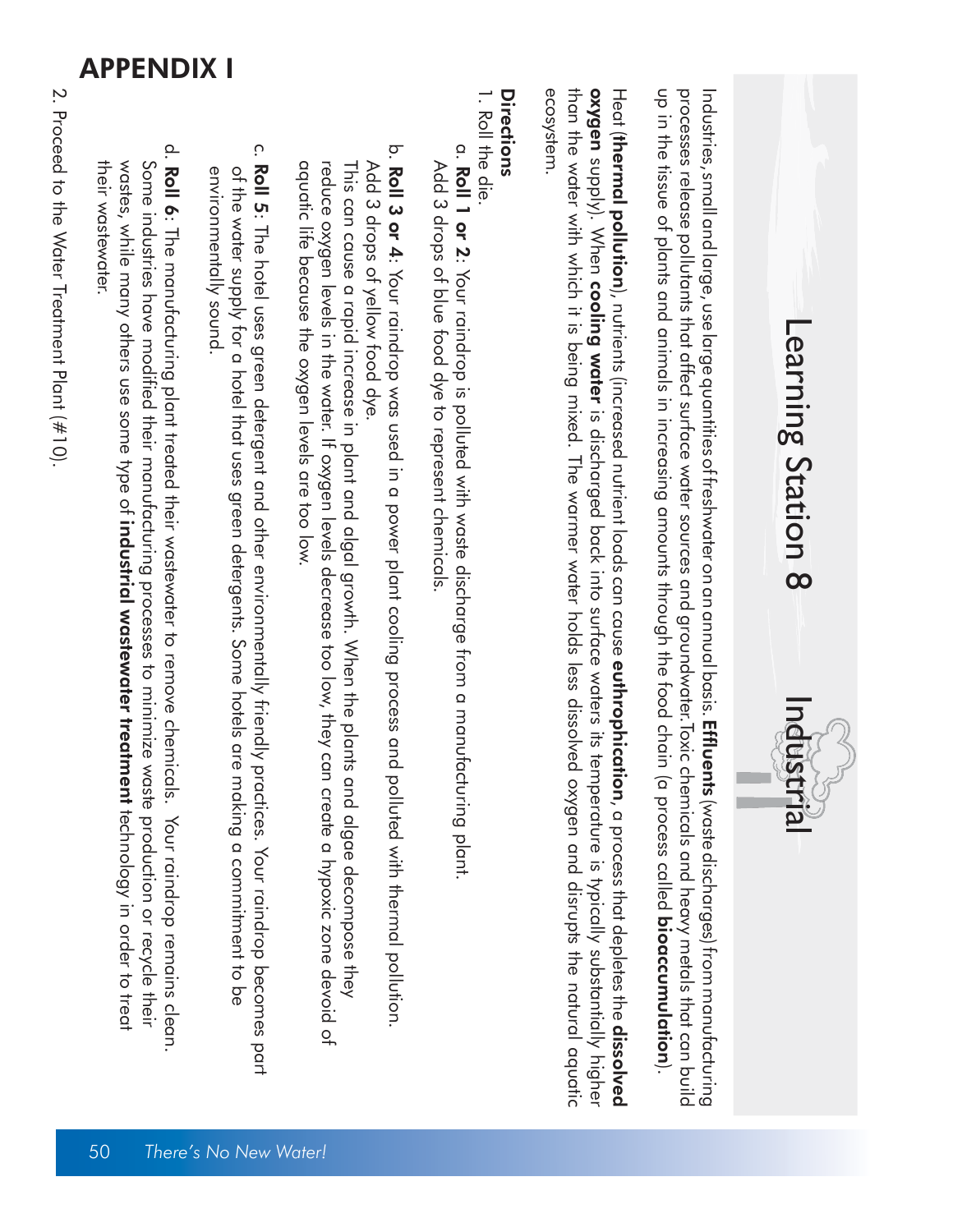| Agricultural<br>Irrigation<br>Learning Station 9                                                                                                                                                                                                                                                                                                                                                                                                                                                                                                                                                                   |                 |
|--------------------------------------------------------------------------------------------------------------------------------------------------------------------------------------------------------------------------------------------------------------------------------------------------------------------------------------------------------------------------------------------------------------------------------------------------------------------------------------------------------------------------------------------------------------------------------------------------------------------|-----------------|
| raise market animals also has impacts on water consumption and water quality. Some <b>watersheds</b> may lack sufficient water supplies<br>for suitable agricultural production; however, through human interventions such as <b>irrigation, diversions</b> , and <b>impoundments</b> ,<br>Agriculture in the United States accounts for 80 percent of the nation's consumptive water use. Where we choose to grow crops and<br>sutticient water supplies can be obtained.                                                                                                                                         |                 |
| by diverting water from one area to another, typically through pipes, canals, or ditches. Water impoundments, areas where water<br>Irrigation is a process whereby water is artificially applied to land for the purpose of assisting in crop production. This is accomplished<br>collects (e.g., reservoirs or ponds) that are the result of the construction of a dam or embankment, or by digging a large depression<br>urthermore, impoundments may serve as surface water sources for fish, and wildlife,<br>in the earth, often times facilitate irrigation. F<br>aquaculture, recreation, and fire control. |                 |
| Efficient irrigation methods conserve water and minimize water contamination. Efficiencies of three types of irrigation systems include:<br>$\eta$ - 85% efficient - low pressure systems that spray or sprinkle water over fields.<br><b>efficient</b> - water is applied to the entire field and can run off the field<br>5% efficient - operated under pressure through perforated nozzles<br>Sprinkler System (e.g. traveling gun) - 6<br>Micro-Irrigation (e.g. microspray or mist<br>Surface Systems (e.g. wild flood) - 30%                                                                                 |                 |
| 1. Choose the irrigation system you want to use.<br><b>Directions</b>                                                                                                                                                                                                                                                                                                                                                                                                                                                                                                                                              |                 |
| the volume of water used to irrigate the crops.<br>2. Roll the die. The number rolled symbolizes                                                                                                                                                                                                                                                                                                                                                                                                                                                                                                                   |                 |
| Note: When multiplying by a percentage, convert the percentage to the appropriate decimal equivalent (65% = 0.65)<br>Net Water Applied (cm3) = Number Rolled x 10 x % efficiency of the irrigations system chosen<br>3. Calculate the net water applied (cm3) using this formula:<br>There's No New Water!                                                                                                                                                                                                                                                                                                         |                 |
| a. Net Water Applied $>= 20$ cm3 $=$ Your raindrop reached the ground and drained into surrounding areas.<br>Proceed to the Agricultural Runoff Learning Station $(\#4)$<br>4. Proceed to the Learning Station based on your calculation:                                                                                                                                                                                                                                                                                                                                                                          | <b>APPENDIX</b> |
| b. Net Water Applied $<$ 20 cm3 = Your raindrop has evaporated. Proceed to the Cloud (#1).<br>51                                                                                                                                                                                                                                                                                                                                                                                                                                                                                                                   | J               |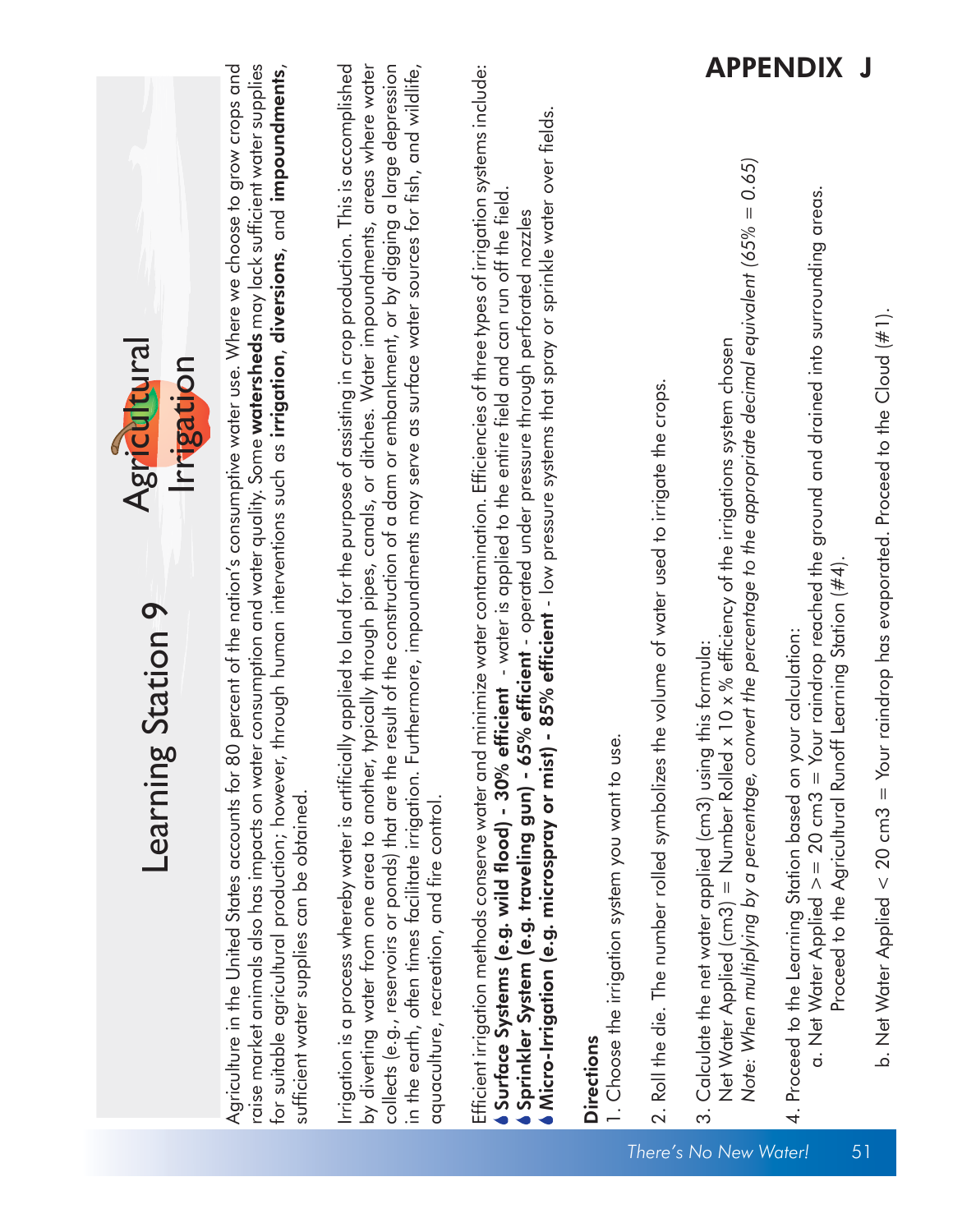#### APPENDIX K

## Learning Station 10 Learning Station 10 Water Treatment Water Treatment

on human health and the health of the local watershed Domestic wastewater treatment (sewage treatment) facilities address some issues associated with water quality. Wastewater on human health and the health of the local watershed. needs to be treated because it may contain harmful Domestic wastewater treatmentsewage treatmentpathogens) facilities address some issues associated with water quality. Wastewater , toxins, and organic matter that can have damaging effects

Residential wastewater treatment is typically a four-step process Residential wastewater treatment is typically a four-step process:

- through a large bar screen. 1. In the **preliminary treatment** phase, large objects (e.g., sticks and other debris) are removed when the water passes through a large bar screen. preliminary treatmentphase, large objects (e.g., sticks and other debris) are removed when the water passes
- 2. During primary treatment, impurities such as solid wate (which settles to the bottom) and oils (which rise to the top) are physically separated from the water. are physically separated trom the water. primary treatment, impurities such as solid waste (which settles to the bottom) and oils (which rise to the top)
- 3. The secondary treatment phase is where micro-organisms digest dissolved organic matter from the wastewater secondary treatmentphase is where micro-organisms digest dissolved organic matter from the wastewater.
- 4. In the final treatment phase, any remaining harmful micro-organisms are killed using chlorine or ultra-violet disinfection. Prior to the treated water being returned to surface water sources, excess chorine is removed. 4. In the Prior to the treated water being returned to surface water sources, excess chorine is removed final treatmentphase, any remaining harmful micro-organisms are killed using chlorine or ultra-violet disinfection.

### Directions Directions

- 1. Pour your raindrop through the filter in the constance 1. Pour your raindrop through the filter in the funnel.
- effluent? Is there any residue left on the filter? As the water filters through and is collected in the cup below, what observations can you make about the resulting effluent? Is there any residue left on the filter? As the water filters through and is collected in the cup below, what observations can you make about the resulting
- 2. After pouring your water through the filter, proceed back to the Cloud  $(\#1)$ . 2. After pouring your water through the filter, proceed back to the Cloud (#1).